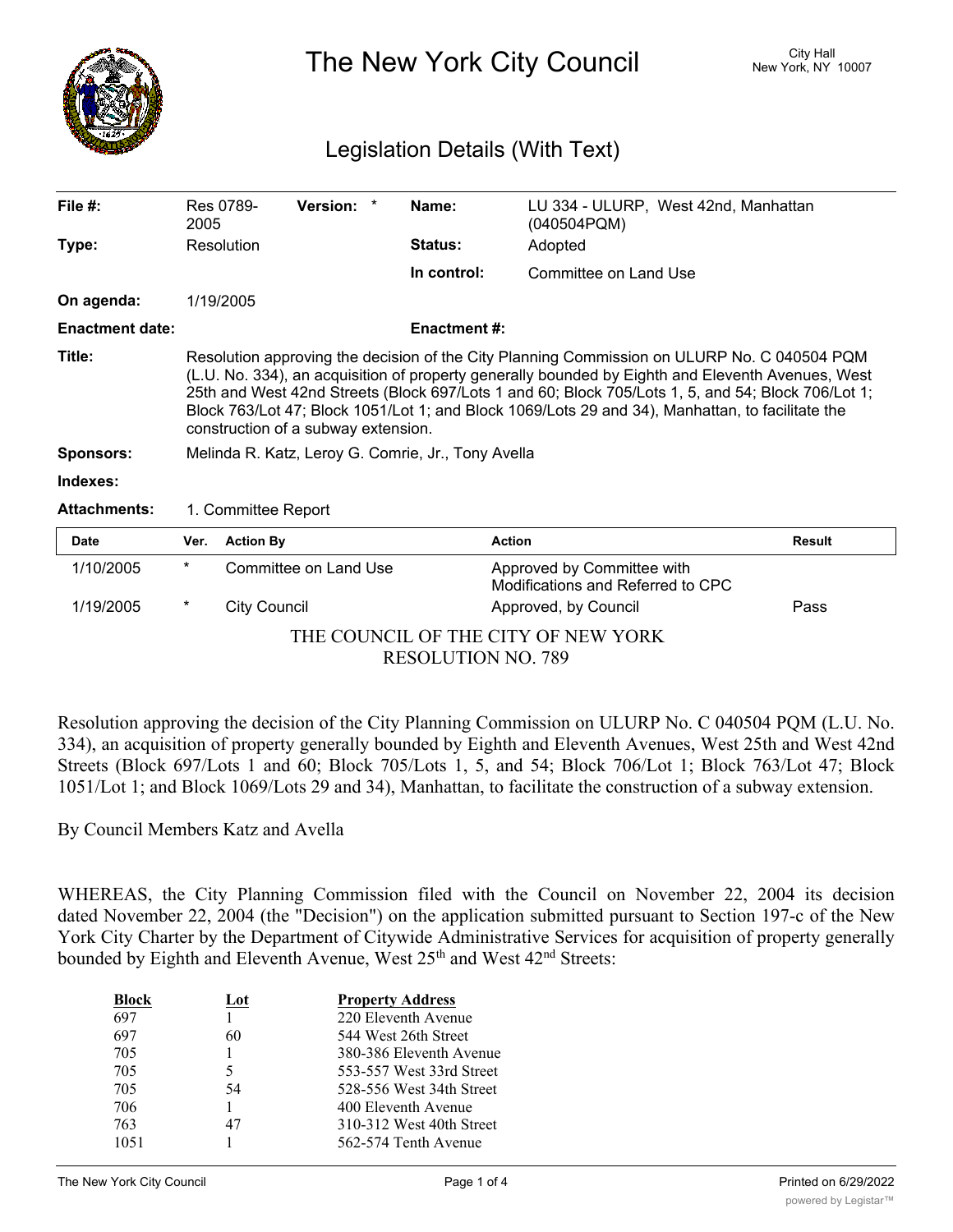|  |  | File #: Res 0789-2005, Version: * |  |  |
|--|--|-----------------------------------|--|--|
|--|--|-----------------------------------|--|--|

| 1069 | 29 | 537-541 Tenth Avenue |
|------|----|----------------------|
| 1069 | 34 | 543-551 Tenth Avenue |

the acquisition of easements for construction of a subway extension:

| <b>Block</b> | $Let$          | <b>Easement</b>     | <b>Property Address</b>  |
|--------------|----------------|---------------------|--------------------------|
| 670          | $\mathbf{1}$   | Temporary           | 16480 12 Avenue          |
| 670          | 50             | Temporary           | 239 11 Avenue            |
| 670          | 70             | Temporary           | 231 11 Avenue            |
| 672          | 1              | Temporary           | 20 Joe DiMaggio Highway  |
| 673          | $\mathbf{1}$   | Temporary           | 261 11 Avenue            |
| 674          | $\mathbf{1}$   | Temporary           | 24058 12 Avenue          |
| 675          | 29             | Temporary           | 301 11 Avenue            |
| 675          | 36             | Temporary           | 309 11 Avenue            |
| 679          | $\mathbf{1}$   | Temporary           | 651 12 Avenue            |
| 680          | $\mathbf{1}$   | Temporary           | 360 Joe DiMaggio Highway |
| 680          | 33             | Temporary           | 491 11 Avenue            |
| 696          | $\mathbf{1}$   | Temporary           | 202 11 Avenue            |
| 696          | 65             | Temporary           | 210 11 Avenue            |
| 698          | $\mathbf{1}$   | Temporary           | 244 11 Avenue            |
| 699          | $\mathbf{1}$   | Temporary           | 262 11 Avenue            |
| 700          | $\mathbf{1}$   | Temporary           | 282 11 Avenue            |
| 701          | $\mathbf{1}$   | Temporary           | 302 11 Avenue            |
| 701          | 68             | Temporary           | 314 11 Avenue            |
| 701          | 70             | Temporary           | 312 11 Avenue            |
| 707          | $\mathbf{1}$   | Temporary/Permanent | 418 11 Avenue            |
| 708          | $\mathbf{1}$   | Temporary           | 438 11 Avenue            |
| 708          | 65             | Temporary           | 450 11 Avenue            |
| 709          | $\mathbf{1}$   | Temporary           | 456 11 Avenue            |
| 709          | $\overline{c}$ | Temporary           | 460 11 Avenue            |
| 709          | $\overline{3}$ | Temporary           | 462 11 Avenue            |
| 709          | 68             | Temporary           | 470 11 Avenue            |
| 709          | 70             | Temporary           | 466 11 Avenue            |
| 709          | 71             | Temporary           | 464 11 Avenue            |
| 710          | 1              | Temporary           | 476 11 Avenue            |
| 711          | $\mathbf{1}$   | Temporary/Permanent | 11 Avenue                |
| 1012         | $\mathbf{1}$   | Temporary           | 620 8 Avenue             |
| 1013         | $\mathbf{1}$   | Temporary           | 640 8 Avenue             |
|              |                |                     |                          |
| <b>Block</b> | $Let$          | <b>Easement</b>     | <b>Property Address</b>  |
| 1013         | 12             | Temporary           | 241 West 41 St.          |
| 1032         | 1              | Temporary           | 5669 Avenue              |
| 1032         | 5              | Temporary           | 351 West 41 St.          |
| 1032         | $\tau$         | Temporary           | 347 West 41 St.          |
| 1032         | 29             | Temporary/Permanent | 641 8 Avenue             |
| 1032         | 48             | Temporary           | 330 West 42 St.          |
| 1032         | 54             | Temporary           | 338 West 42 St.          |
| 1032         | 101            | Temporary           | 355 West 41 St.          |
| 1050         | $\mathbf{1}$   | Temporary           | 538 10 Avenue            |
| 1050         | 6              | Temporary           | 455 West 40 St.          |
| 1050         | 13             | Temporary/Permanent | 441 West 40 St.          |
|              |                |                     |                          |

49 Temporary/Permanent 440 West 41 St.

1051 8 Temporary/Permanent

1050 61 Temporary 554 10 Avenue<br>1050 158 Temporary 454 West 41 St. 1050 158 Temporary 454 West 41 St.<br>1051 8 Temporary/Permanent Street/Sidewalk

1051 16 Permanent Street/ Sidewalk/ Dyer Ave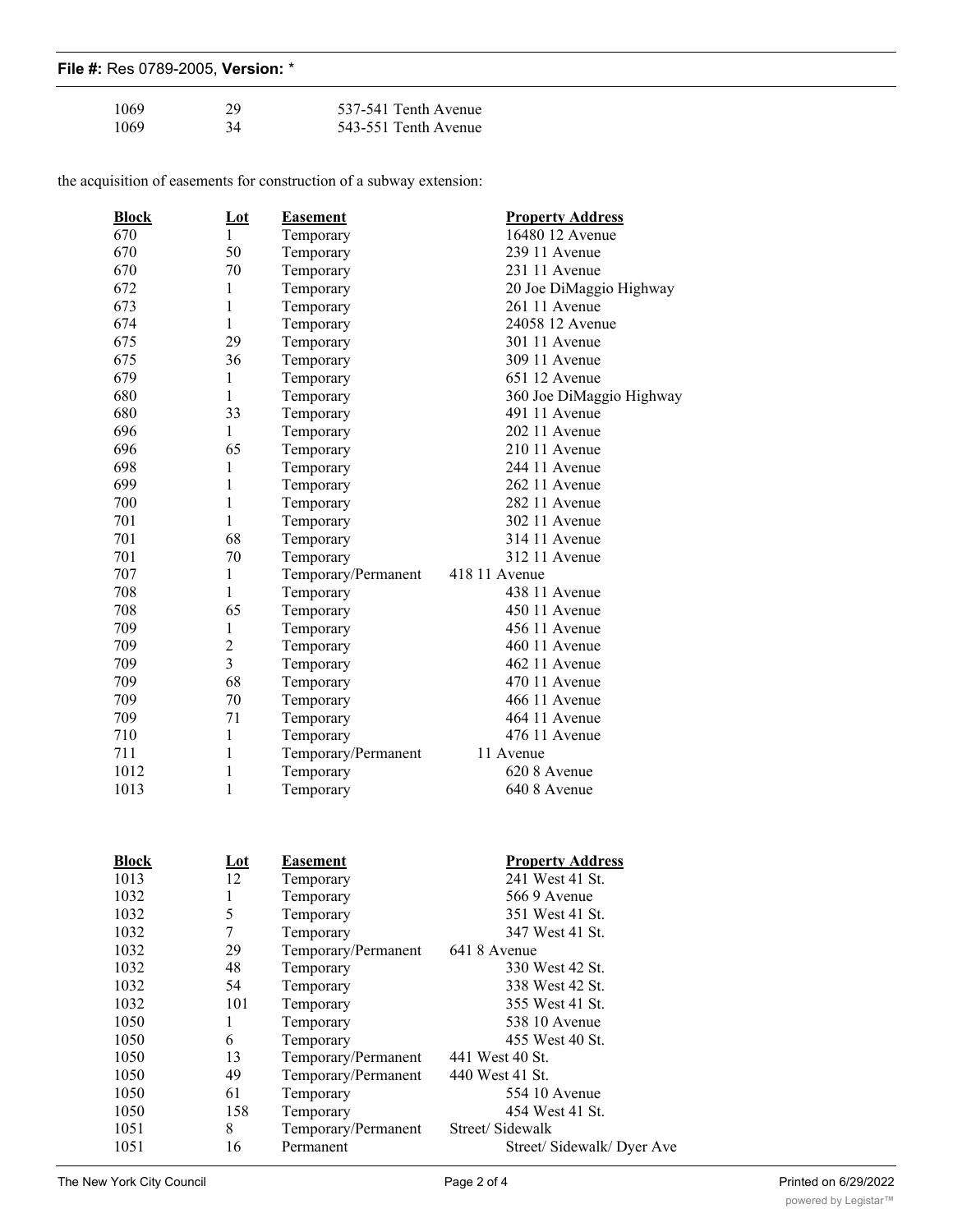## **File #:** Res 0789-2005, **Version:** \*

| 1069 |     | Temporary/Permanent | 514 11 Avenue      |
|------|-----|---------------------|--------------------|
| 1069 | 24  | Temporary/Permanent | 503 West 40 St.    |
| 1069 | 43  | Temporary/Permanent | West 41 Street     |
| 1069 | 136 | Temporary/Permanent | 502 West 41 Street |
| 1070 |     | Temporary           | 521 West 41 Street |
| 1070 | 20  | Temporary           | 515 West 41 Street |
| 1070 | 29  | Temporary/Permanent | 557 10 Avenue      |

Community Boards 4 and 5, Borough of Manhattan (the "Site"), to facilitate the construction of a subway extension (ULURP No. C 040504 PQM) (the "Application");

WHEREAS, the Application is related to Applications Numbers C 040499 (A) ZMM (L.U. No. 323), an amendment to the Zoning Map; N 040500 (A) ZRM (L.U. No. 324), an amendment to the text of the Zoning Resolution; C 040501 PCM (L.U. No. 325), site selection and acquisition of property for use as a sanitation garage and tow pound facility; C 040502 PCM (L.U. No. 326), site selection and acquisition of property for use as a public parking garage; C 040503 PQM (L.U. No. 327), acquisition of aerial easements for a pedestrian bridge; C 040505 PQM (L.U. No. 335), an acquisition of property; C040506 PPM (L.U. No.328), disposition of thirty-six city-owned properties; C 040507 MMM (L.U. No. 329), an amendment to the City Map involving the establishment and the elimination, discontinuance and closing of streets; C 040508 MMM (L.U. No. 336), amendment to the City Map establishing a park; and 20055114 TAM (L.U. No. 357), proposed transfer of real property for construction of a subway extension;

WHEREAS, the Decision is subject to review and action by the Council pursuant to Section 197-d(b)(2) and (3) of the City Charter;

WHEREAS, upon due notice, the Council held a public hearing on the Decision and Application on December 13, 2004; and

WHEREAS, the Council has considered the land use implications and other policy issues relating to the Decision and Application;

WHEREAS, the Council has considered the relevant environmental issues and the Final Generic Environmental Impact Statement ("FGEIS") (CEQR No. 03DCP031M);

A positive declaration was issued on April 21, 2003 and distributed, published and filed, and the applicant was asked to prepare or have prepared a Draft Generic Environmental Impact Statement ("DGEIS"). A public meeting for the Draft Scope of Work for the DGEIS was held on June 6, 2003 and the Final Scope of Work for the DGEIS was issued on May 28, 2004;

The co-lead agencies prepared a DGEIS and a Notice of Completion for the DGEIS was issued on June 21, 2004. Pursuant to the SEQRA regulations and CEQR procedures, a joint public hearing was held on the DGEIS on September 23, 2004 in conjunction with the public hearing on this application (N 040500 (A) ZRM) and related items (C 040499 (A) ZMM, N 040500 ZRM, C 040501 PCM, C 040502 PCM, C 040503 PQM, C 040504 PQM, C 040505 PQM, C 040506 PPM, C 040507 MMM, C 040508 MMM); and

WHEREAS, a Final Generic Environmental Impact Statement ("FGEIS") was completed and Notices of Completion for the FGEIS were issued by the co-lead agencies on November 8, 2004.

WHEREAS, the FGEIS identified significant adverse impacts and proposed mitigation measures that are summarized in the Co-Lead Agency Findings Statement set forth in Exhibit A to the Reports of the City Planning Commission approving said application and such summary is incorporated by reference herein; and

WHEREAS, modifications of the applications adopted by the City Planning Commission in the form of changes to ULURP Applications Nos. N 040500 (A) ZRM and C 040507 MMM were considered in a Technical Memorandum of the Co-Lead Agencies, dated November 17, 2004; and

WHEREAS, modifications of ULURP Applications Nos. C 040499 (A) ZMM and N 040500 (A) ZRM adopted by the City Council are considered in a Technical Memorandum of the Co-Lead Agencies, dated January 14, 2005;